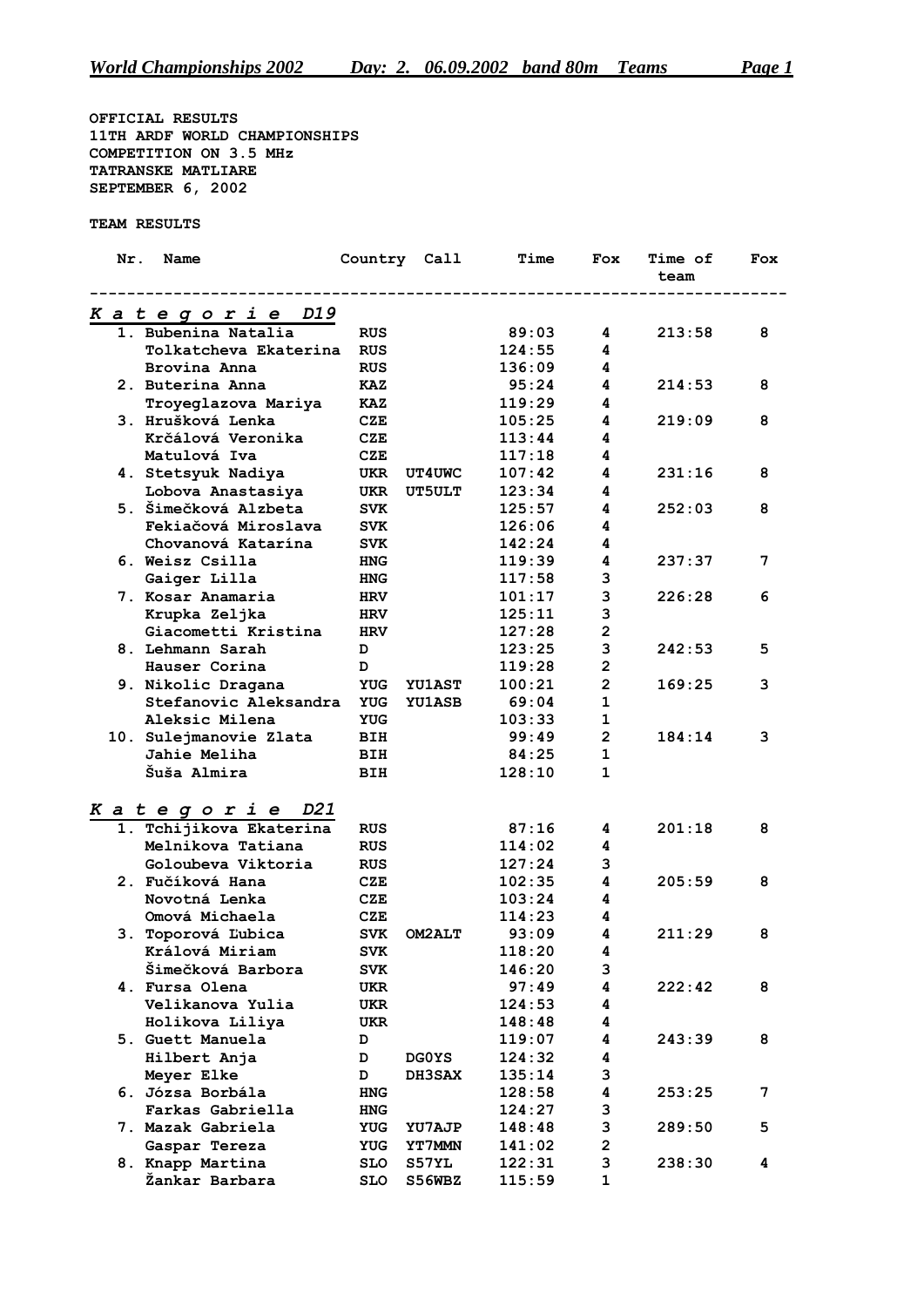|  | Kategorie<br>D35               |            |               |        |                         |        |   |
|--|--------------------------------|------------|---------------|--------|-------------------------|--------|---|
|  | 1. Prowatorowa Ljubow          | <b>RUS</b> |               | 103:51 | 4                       | 208:45 | 8 |
|  | Shutkovskaia Oksana            | <b>RUS</b> |               | 104:54 | 4                       |        |   |
|  | Savinykh Larissa               | <b>RUS</b> |               | 126:30 | 4                       |        |   |
|  | 2. Drews Brigitte              | D          | DL7AFJ        | 112:13 | 4                       | 226:50 | 8 |
|  | Stein Carola                   | D          | DL2NBE        | 114:37 | 4                       |        |   |
|  | Geier Katrin                   | D          |               | 141:31 | 4                       |        |   |
|  | 3. Šrůtová Marcela             | <b>CZE</b> |               | 118:26 | 4                       | 237:16 | 8 |
|  | Koporová Anna                  | <b>CZE</b> |               | 118:50 | 4                       |        |   |
|  | Skřivanová Dagmar              | <b>CZE</b> |               | 119:29 | 4                       |        |   |
|  | 4. Chunrong Han                | <b>CHN</b> |               | 107:20 | 4                       | 235:52 | 7 |
|  |                                | <b>CHN</b> |               | 128:32 | 3                       |        |   |
|  | Ruhong Li<br>5. Venczel Ildikó |            |               | 146:06 | 4                       | 277:59 | 7 |
|  |                                | <b>HNG</b> | <b>HAOMP</b>  |        |                         |        |   |
|  | Varga Julianna                 | <b>HNG</b> |               | 131:53 | 3                       |        |   |
|  | 6. Takahashi Yoshiko           | J          | JF1JRJ        | 111:58 | $\overline{2}$          | 244:44 | 3 |
|  | Iwasaka Rumiko                 | J          | <b>JH9VSW</b> | 132:46 | $\mathbf{1}$            |        |   |
|  | D50<br><i>Kategorie</i>        |            |               |        |                         |        |   |
|  | 1. Omová Jana                  | CZE        |               | 109:02 | 3                       | 229:44 | 6 |
|  | Voráčková Eliška               | <b>CZE</b> |               | 120:42 | 3                       |        |   |
|  | 2. Petrochkova Galina          | <b>RUS</b> |               | 119:43 | 3                       | 253:57 | 6 |
|  | Koroleva Galina                | <b>RUS</b> |               | 134:14 | 3                       |        |   |
|  | Bolshakova Alexandra           | <b>RUS</b> |               | 102:50 | $\mathbf{1}$            |        |   |
|  | 3. Arai Keiko                  | J          | <b>JROCEJ</b> | 86:04  | $\mathbf{2}$            | 191:23 | 4 |
|  | Okada Miwa                     | J          | <b>JF0REU</b> | 105:19 | $\mathbf{2}$            |        |   |
|  | Anami Keiko                    |            |               |        | $\overline{2}$          |        |   |
|  |                                | J          | JH6BPK        | 133:21 |                         |        |   |
|  | 4. Zeise Monika                | D          | DB2GZ         | 131:52 | $\overline{2}$          | 264:55 | 4 |
|  | Stadler Helga                  | D          | DK7SC         | 133:03 | $\overline{2}$          |        |   |
|  | Lietz Elfriede                 | D          |               | 140:00 | $\overline{2}$          |        |   |
|  | M19<br>Kategorie               |            |               |        |                         |        |   |
|  | 1. Krčál Jaroslav              | CZE        |               | 70:50  | 4                       | 152:06 | 8 |
|  | Brož Marek                     | <b>CZE</b> |               | 81:16  | 4                       |        |   |
|  | Váňa Martin                    | <b>CZE</b> |               | 88:56  | 4                       |        |   |
|  |                                |            |               |        | 4                       |        | 8 |
|  | 2. Kulikov Konstantin          | <b>RUS</b> |               | 84:52  |                         | 189:16 |   |
|  | Shashkin Sergey                | <b>RUS</b> |               | 104:24 | 4                       |        |   |
|  | Sannikov Roman                 | <b>RUS</b> |               | 115:26 | 4                       |        |   |
|  | 3. Ivanko Aleksiy              | UKR        | UT4IWV        | 90:35  | 4                       | 191:34 | 8 |
|  | Biriukov Yuriy                 | UKR        |               | 100:59 | 4                       |        |   |
|  | Burenko Roman                  | UKR        |               | 111:12 | 4                       |        |   |
|  | 4. Hergert Alexander           | D          |               | 98:33  | 4                       | 197:16 | 8 |
|  | Gutmann Martin                 | D          |               | 98:43  | 4                       |        |   |
|  | Koeberle Stephan               | D          |               | 93:42  | 1                       |        |   |
|  | 5. Turský Juraj                | <b>SVK</b> |               | 99:00  | $\overline{\mathbf{4}}$ | 216:45 | 8 |
|  | Mistrík Martin                 | <b>SVK</b> |               | 117:45 | 4                       |        |   |
|  | 6. Mlinarič Žiga               | <b>SLO</b> |               | 104:02 | 4                       | 226:18 | 8 |
|  | Gaberc Niko                    | <b>SLO</b> | S56SON        | 122:16 | 4                       |        |   |
|  | Ločičnik Luka                  | <b>SLO</b> |               | 93:00  | 3                       |        |   |
|  | 7. Bognár Márk                 | <b>HNG</b> |               | 106:43 | 4                       | 233:30 | 8 |
|  | Gy, ri József                  | HNG        |               | 126:47 | 4                       |        |   |
|  | Décsei Róbert                  | <b>HNG</b> |               | 77:18  | 3                       |        |   |
|  | 8. Lukavecki Mario             | <b>HRV</b> |               | 133:24 | 4                       | 260:17 | 7 |
|  | Buncic Bojan                   | <b>HRV</b> |               | 126:53 | 3                       |        |   |
|  | 9. Memic Denis                 |            |               | 86:15  | 3                       | 225:28 | 6 |
|  |                                | BIH        |               |        |                         |        |   |
|  | Kunic Mehmed                   | BIH        |               | 139:13 | 3                       |        |   |
|  | Suljetovie Sla, an             | BIH        | T92RSX        | 142:59 | $\mathbf{1}$            |        |   |
|  | 10. Schmied Christoph          | <b>AUT</b> |               | 116:30 | 3                       | 239:04 | 6 |
|  | Schlieff Christian             | <b>AUT</b> |               | 122:34 | 3                       |        |   |
|  | 11. Stojkovic Dalibor          | <b>YUG</b> | <b>YU1DGH</b> | 122:02 | 3                       | 245:49 | 6 |
|  | Djuric Dusan                   | <b>YUG</b> | <b>YU1HFG</b> | 123:47 | 3                       |        |   |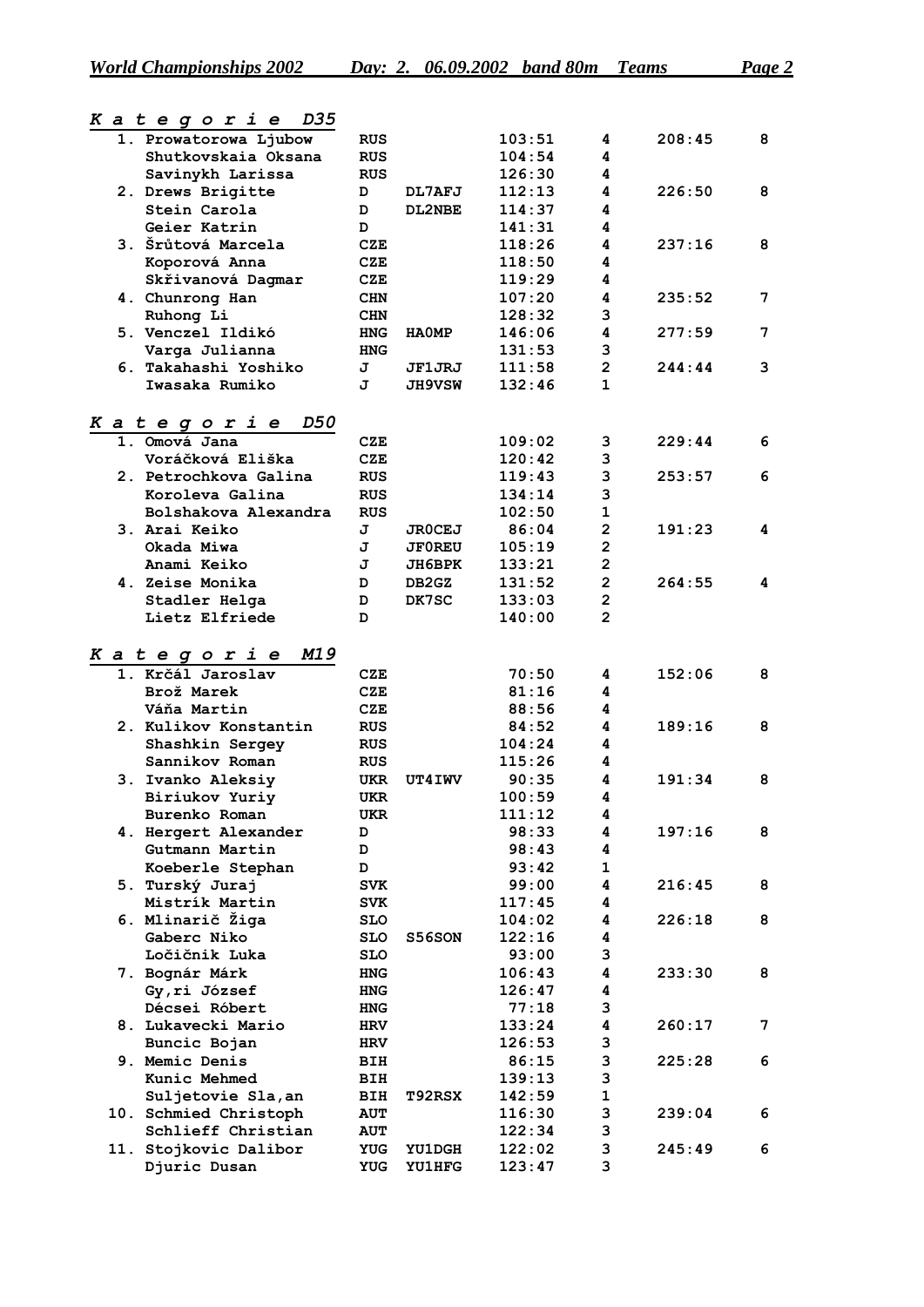| 1. Baier Martin       | CZE        |               | 78:26  | 5                       | 163:55 | 10 |
|-----------------------|------------|---------------|--------|-------------------------|--------|----|
| Oma Jakub             | <b>CZE</b> |               | 85:29  | 5                       |        |    |
| Fučík Karel           | <b>CZE</b> |               | 85:46  | 5                       |        |    |
| 2. Petrov Vadim       | <b>RUS</b> |               | 89:26  | 5                       | 182:39 | 10 |
| Goubarev Roman        | <b>RUS</b> | RZ6HFK        | 93:13  | 5                       |        |    |
| Sharshenov Baktybek   | <b>RUS</b> |               | 96:14  | 5                       |        |    |
| 3. Pospíšil Vít       | <b>SVK</b> |               | 87:56  | 5                       | 184:22 | 10 |
| Viskup Peter          | <b>SVK</b> |               | 96:26  | 5                       |        |    |
| Košút Ján             | <b>SVK</b> | OM3TPO        | 115:54 | 5                       |        |    |
| 4. Viraszkó Zoltán    | <b>HNG</b> |               | 91:30  | 5                       | 185:18 | 10 |
| Cserpák Zsolt         | <b>HNG</b> |               | 93:48  | 5                       |        |    |
| Venczel Gábor         | <b>HNG</b> |               | 98:57  | 5                       |        |    |
| 5. Homzyk Andrij      | UKR        |               | 89:07  | 5                       | 187:34 | 10 |
| Shtanko Sergyj        | UKR        |               | 98:27  | 5                       |        |    |
| Gnedov Volodymyr      | UKR        | <b>UT5UAZ</b> | 102:23 | 5                       |        |    |
| 6. Tarassov Nikolay   | KAZ        |               | 89:35  | 5                       | 206:36 | 10 |
| Shatayev Alexandr     | KAZ        |               | 117:01 | 5                       |        |    |
| Shevchenko Alexandr   | KAZ        |               | 119:48 | 5                       |        |    |
| 7. Ambrazas Gintautas | LTU        |               | 96:50  | 5                       | 207:22 | 10 |
| Dapkus Robertas       | LTU        |               | 110:32 | 5                       |        |    |
| Skudrickas Algirdas   | LTU        |               | 116:05 | 5                       |        |    |
| 8. Ladan Vladimir     | MDA        |               | 104:58 | 5                       | 224:27 | 10 |
| Gridin Igor           | <b>MDA</b> |               | 119:29 | 5                       |        |    |
| 9. Vette Patrice      | F          | <b>F8AZG</b>  | 111:26 | 5                       | 229:30 | 10 |
| Vidal Guillaume       | F          | F4DJO         | 118:04 | 5                       |        |    |
| Lesaunier Patrick     | F          | F6GSG         | 129:15 | 3                       |        |    |
| 10. Lindhorst Sven    | D          |               | 112:02 | 5                       | 231:24 | 10 |
|                       | D          |               |        | 5                       |        |    |
| Pastor Kai            |            | DG0YT         | 119:22 | 5                       |        |    |
| Henneberg Jens        | D          | DL8UAN        | 137:15 |                         |        | 10 |
| 11. Rakuša Andrej     | <b>SLO</b> |               | 110:23 | 5                       | 232:11 |    |
| Furman Zoran          | <b>SLO</b> |               | 121:48 | 5                       |        |    |
| Orešnik Peter         | <b>SLO</b> | S57NOB        | 99:58  | 3                       |        |    |
| 12. Scammell Adam     | <b>AUS</b> | VK3YDF        | 131:30 | 5                       | 267:03 | 10 |
| Paterson Bruce        | <b>AUS</b> | <b>VK3TJN</b> | 135:33 | 5                       |        |    |
| Ackerly Bryan         | <b>AUS</b> | <b>VK3YNG</b> | 138:37 | 3                       |        |    |
| 13. Predanic Stipe    | HRV        | <b>9A5SP</b>  | 135:26 | 5                       | 259:56 | 9  |
| Filipasic Ivan        | <b>HRV</b> | 9A6GQA        | 124:30 | 4                       |        |    |
| 14. Tiszttarto Csaba  | <b>USA</b> |               | 149:06 | 5                       | 284:22 | 8  |
| Scharlau Charles      | USA        | NZ0I          | 135:16 | 3                       |        |    |
| 15. Sporea Predrag    |            | YUG YU7AJF    | 143:19 | 4                       | 260:21 | 7  |
| Manojlovic Dragan     | <b>YUG</b> | <b>YU1ACR</b> | 117:02 | 3                       |        |    |
| 16. Turkie Farid      | <b>BIH</b> |               | 141:13 | 4                       | 260:23 | 7  |
| Mandžuka Amir         | BIH        | T92PCJ        | 119:10 | 3                       |        |    |
| Mašie Muris           | BIH        | <b>T94MM</b>  | 127:07 | $\overline{\mathbf{c}}$ |        |    |
| 17. Marcu Adrian      | <b>ROU</b> |               | 124:19 | 4                       | 239:02 | 6  |
| Pantilimon Marius D.  | <b>ROU</b> | YO2CWR        | 114:43 | 2                       |        |    |
| 18. Uhtlik Ove        | EST        |               | 147:25 | 5                       | 242:02 | 6  |
| Gede Tarmo            | <b>EST</b> |               | 94:37  | $\mathbf{1}$            |        |    |
| 19. Nakamura Eiji     | J          | <b>JFOALL</b> | 131:38 | 4                       | 219:49 | 5  |
| Tawara Masaaki        | J          | <b>JA9BJS</b> | 88:11  | $\mathbf{1}$            |        |    |
| Orita Fujio           | J          | <b>JF6CRJ</b> | 131:07 | 1                       |        |    |
| 20. Hwang Suk Ki      | KOR        | <b>DS1LZP</b> | 123:40 | 3                       | 257:52 | 5  |
| Lee Kang Woo          | KOR        | HL3PYQ        | 134:12 | 2                       |        |    |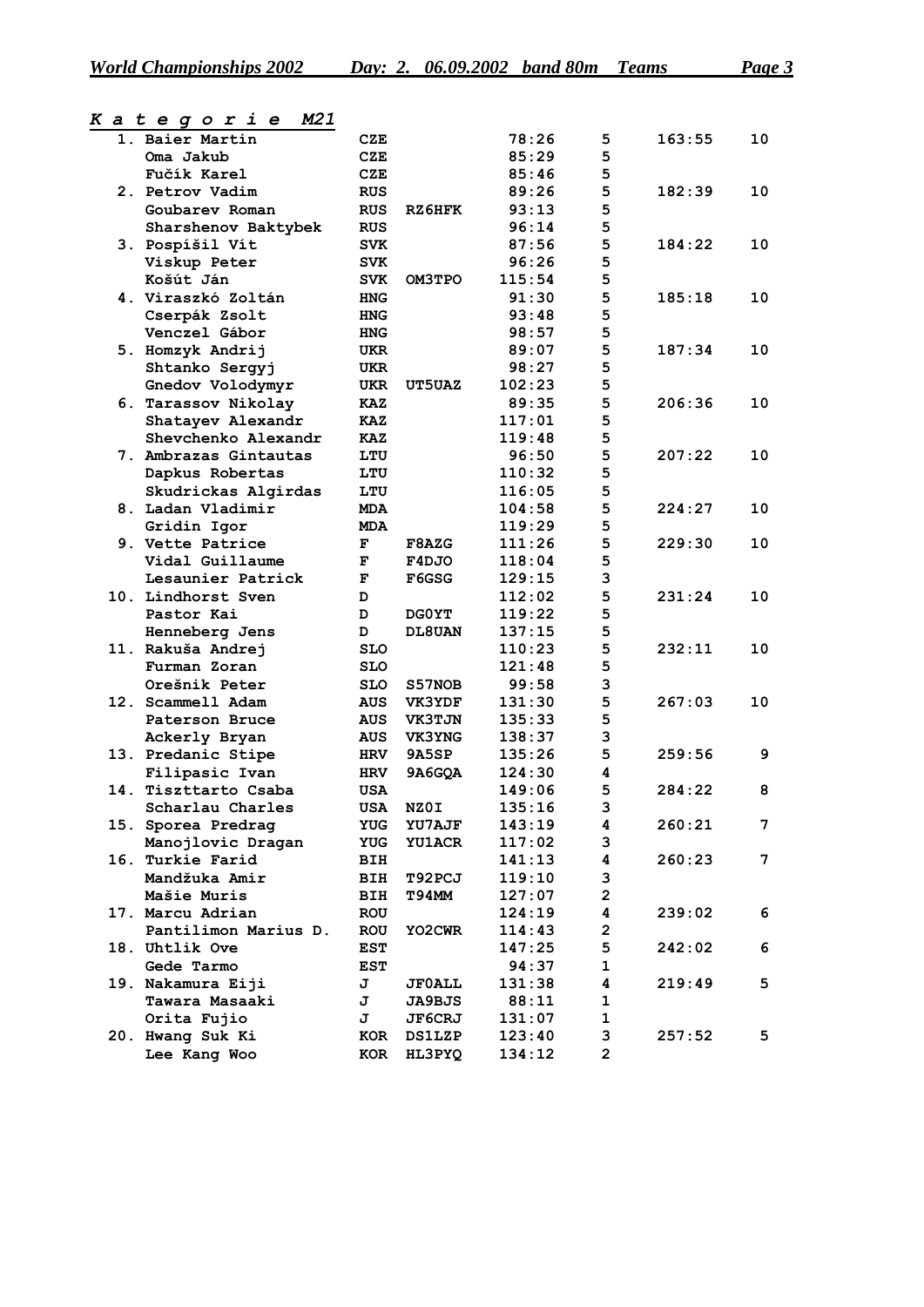| 1. Romanov Victor      | <b>RUS</b> |               | 77:50  | 4                       | 159:05 | 8 |
|------------------------|------------|---------------|--------|-------------------------|--------|---|
| Kulikov Alexander      | <b>RUS</b> |               | 81:15  | 4                       |        |   |
| Zelensky Konstantin    | <b>RUS</b> |               | 84:42  | 4                       |        |   |
| 2. Šimeček Jozef       | <b>SVK</b> | OM3WSJ        | 82:33  | 4                       | 179:03 | 8 |
| Mittelman Milan        | <b>SVK</b> |               | 96:30  | 4                       |        |   |
| Fekiač Jozef           | <b>SVK</b> | OM3CCE        | 133:43 | 4                       |        |   |
| 3. Hruška Jiří         | CZE        | OK2MMW        | 89:12  | 4                       | 182:57 | 8 |
| Černík Zdeněk          | <b>CZE</b> | OK2PZC        | 93:45  | 4                       |        |   |
| Mareček Jiří           | <b>CZE</b> | OK2BWN        | 95:36  | 4                       |        |   |
| 4. Botnarenco Dumitru  | <b>MDA</b> |               | 95:41  | 4                       | 199:19 | 8 |
| Hudeaev Vladimir       | <b>MDA</b> |               | 103:38 | 4                       |        |   |
| Moroz Vladimir         | <b>MDA</b> |               | 143:31 | 4                       |        |   |
| 5. Ivanchykhin Mykola  | UKR        | <b>UT4IA</b>  | 97:52  | 4                       | 206:27 | 8 |
| Herashchenko Valeriy   | <b>UKR</b> | UT4VWV        | 108:35 | 4                       |        |   |
| Romanenko Vasyl        | <b>UKR</b> | UT5UAD        | 123:17 | 4                       |        |   |
| 6. Moravszki János     | <b>HNG</b> |               | 113:19 | 4                       | 248:05 | 8 |
| Dékány Péter           | <b>HNG</b> |               | 134:46 | 4                       |        |   |
| Orosi János            | <b>HNG</b> | HA0OJ         | 94:38  | 3                       |        |   |
| 7. Hauser Hans-Juergen | D          | DH1HH         | 123:34 | 4                       | 251:04 | 8 |
| Denzler Thomas         | D          | <b>DL3SAK</b> | 127:30 | 4                       |        |   |
| Hoefner Bernd          | D          | DL1AQ         | 132:52 | 4                       |        |   |
| 8. Nagy Gyuri          | <b>USA</b> | <b>KF6YKN</b> | 127:15 | 4                       | 266:00 | 8 |
| D'Epagnier Dave        | <b>USA</b> | K0QE          | 138:45 | 4                       |        |   |
| 9. Ulrich Richard      | F          |               | 127:59 | 4                       | 252:56 | 7 |
| Vidal Lucien           | F          | F4DKA         | 124:57 | 3                       |        |   |
| Sanchez Bernard        | F          |               | 130:25 | $\overline{\mathbf{c}}$ |        |   |
| 10. Solli, Oivind      | <b>NOR</b> | <b>LA1KP</b>  | 149:15 | 3                       | 254:18 | 6 |
| Dons Christian         | <b>NOR</b> | <b>LA500</b>  | 105:03 | 3                       |        |   |
| 11. Sundgren Hans      | S          | SM5SVM        | 113:30 | 3                       | 254:30 | 6 |
| Kraft Peter            | s          |               | 141:00 | 3                       |        |   |
| Palmquist Jan          | s          | SM5FUG        | 145:54 | $\overline{\mathbf{c}}$ |        |   |
| 12. Lettner Gerhard    | <b>AUT</b> | OE6TGD        | 129:41 | 3                       | 261:54 | 6 |
| Schlieff Norbert       | <b>AUT</b> | OE2SPN        | 132:13 | 3                       |        |   |
| Caluba Hans-Christian  | <b>AUT</b> | OE6HCD        | 144:17 | $\overline{2}$          |        |   |
| 13. Vinko Vladimir     | <b>HRV</b> | 9A6JAW        | 139:19 | 4                       | 287:47 | 6 |
| Vidovic Branko         | <b>HRV</b> | 9A2AT         | 148:28 | $\overline{\mathbf{2}}$ |        |   |
| 14. Makita Kazuyuki    | J          | <b>JE0DCG</b> | 129:18 | 3                       | 253:56 | 5 |
| Saito Kunihiro         | J          | <b>JA7JPK</b> | 124:38 | $\overline{2}$          |        |   |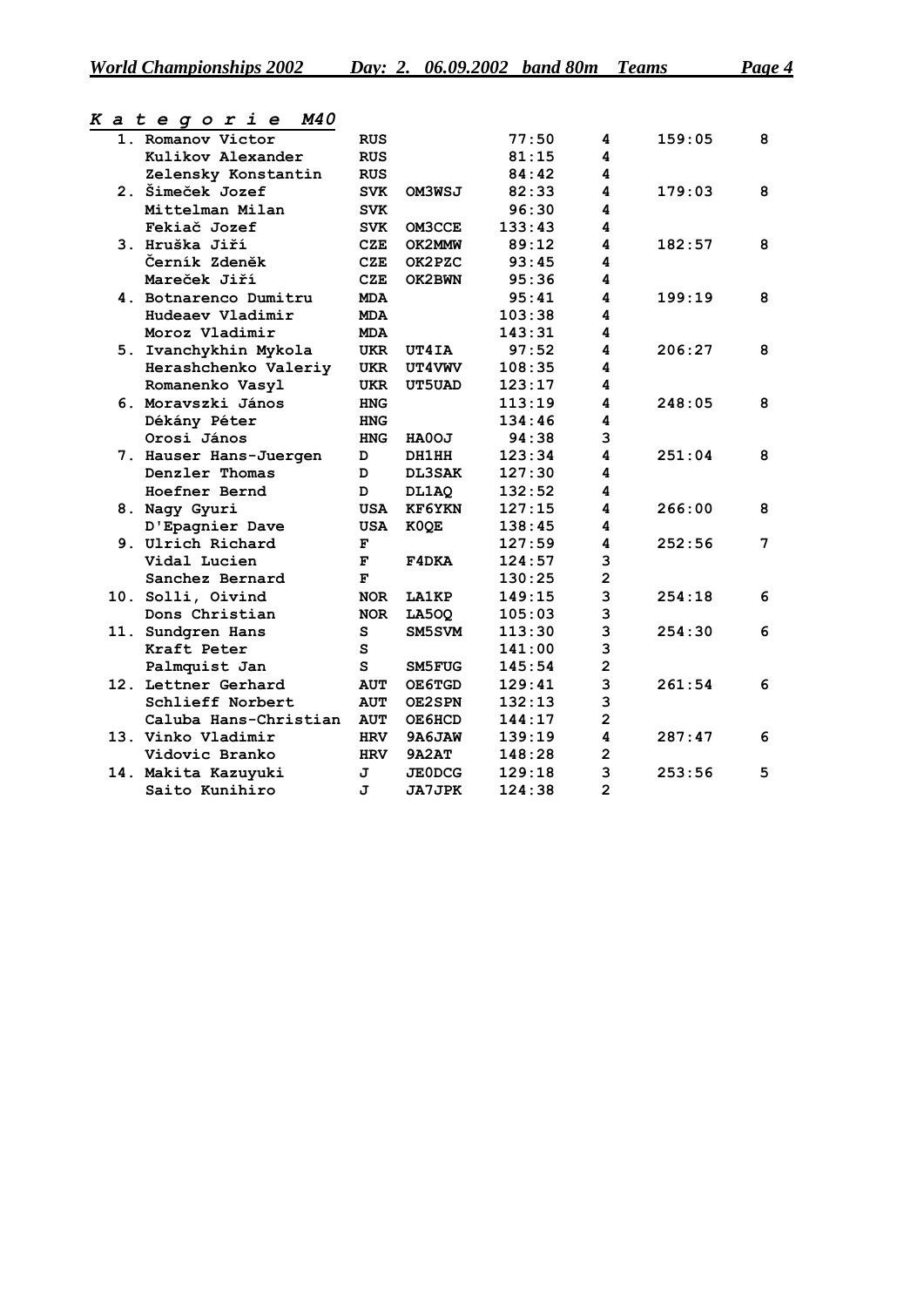| 1. Fursa Oleg           | UKR        | <b>UT4URL</b> | 88:14  | 4              | 180:29 | 8 |
|-------------------------|------------|---------------|--------|----------------|--------|---|
| Korshunov Viktor        | <b>UKR</b> |               | 92:15  | 4              |        |   |
| Velikanov Mykola        | UKR        | UT1UC         | 103:33 | 4              |        |   |
| 2. Gouliev Tchermen     | <b>RUS</b> | <b>UA3BL</b>  | 89:41  | 4              | 209:11 | 8 |
| Korolev Lev             | <b>RUS</b> |               | 119:30 | 4              |        |   |
| <b>Faleev Sergey</b>    | <b>RUS</b> |               | 122:22 | 4              |        |   |
| 3. Razboinikov Yuriy    | KAZ        |               | 107:16 | 4              | 225:29 | 8 |
| Kochergin Alexandr      | KAZ        |               | 118:13 | 4              |        |   |
| 4. Sukeník,             | CZE        | OK2UMO        | 108:40 | 4              | 237:49 | 8 |
| Blomann Antonín         | <b>CZE</b> |               | 129:09 | 4              |        |   |
| Winter Lubomír          | <b>CZE</b> | OK1DPW        | 137:22 | 4              |        |   |
| 5. Svensson Gunnar      | S          |               | 109:36 | 4              | 245:20 | 8 |
| Lenander Bo             | S          | SM5CJW        | 135:44 | 4              |        |   |
| Thorén Clas             | S          |               | 136:38 | 3              |        |   |
| 6. Moser Georg          | <b>AUT</b> | OE5MGM        | 127:00 | 4              | 259:27 | 8 |
| Winter Franz            | <b>AUT</b> | OE2WUL        | 132:27 | 4              |        |   |
| 7. Platzek Manfred      | D          |               | 102:32 | 4              | 200:09 | 7 |
| Pomplun Siegfried       | D          | DL3BBX        | 97:37  | 3              |        |   |
| Juergens Bernd          | D          | DJ9NW         | 129:52 | 3              |        |   |
| 8. Belaj Željko         | <b>HRV</b> | 9A2QU         | 131:42 | 4              | 261:59 | 7 |
| Vinko Branimir          | <b>HRV</b> | 9A2UP         | 130:17 | 3              |        |   |
| Makovec Zvonimir        | <b>HRV</b> | <b>9A4ZM</b>  | 132:01 | 3              |        |   |
| 9. Jensen Arne          | <b>DNK</b> | OZ9VA         | 144:56 | 4              | 277:34 | 7 |
| Hansen Villy            | <b>DNK</b> | OZ6KH         | 132:38 | 3              |        |   |
| 10. Heimdal Knut        | <b>NOR</b> | <b>LA6XI</b>  | 118:50 | 4              | 258:32 | 6 |
| Moen Steinar            | <b>NOR</b> | LA50M         | 139:42 | $\overline{2}$ |        |   |
| 11. Arnett Richard      | USA        | <b>WB4SUV</b> | 113:54 | 3              | 241:47 | 5 |
| Frey Robert             | USA        | WA6EZV        | 127:53 | $\overline{2}$ |        |   |
| Johnston Marvin         | USA        | <b>KE6HTS</b> | 139:31 | $\mathbf{2}$   |        |   |
| 12. Džuzdanovie Muhamed | <b>BIH</b> | T92D          | 128:33 | 3              | 248:44 | 5 |
| Šuša Sead               | <b>BIH</b> |               | 120:11 | $\mathbf{2}$   |        |   |
| Džananovie Habib        | <b>BIH</b> |               | 122:45 | $\overline{2}$ |        |   |
| 13. Hosaka Noboru       | J          | <b>JE1XXK</b> | 120:06 | 3              | 251:38 | 5 |
| Takahashi Shinichi      | J          | JH7UGO        | 131:32 | $\overline{2}$ |        |   |
| Arai Yoshio             | J          | <b>JROAIJ</b> | 144:12 | $\mathbf{2}$   |        |   |
| 14. Fijlstra Dick       | HOL        |               | 137:52 | 3              | 236:43 | 4 |
| Hoek Jan                | HOL        |               | 98:51  | $\mathbf{1}$   |        |   |
|                         |            |               |        |                |        |   |